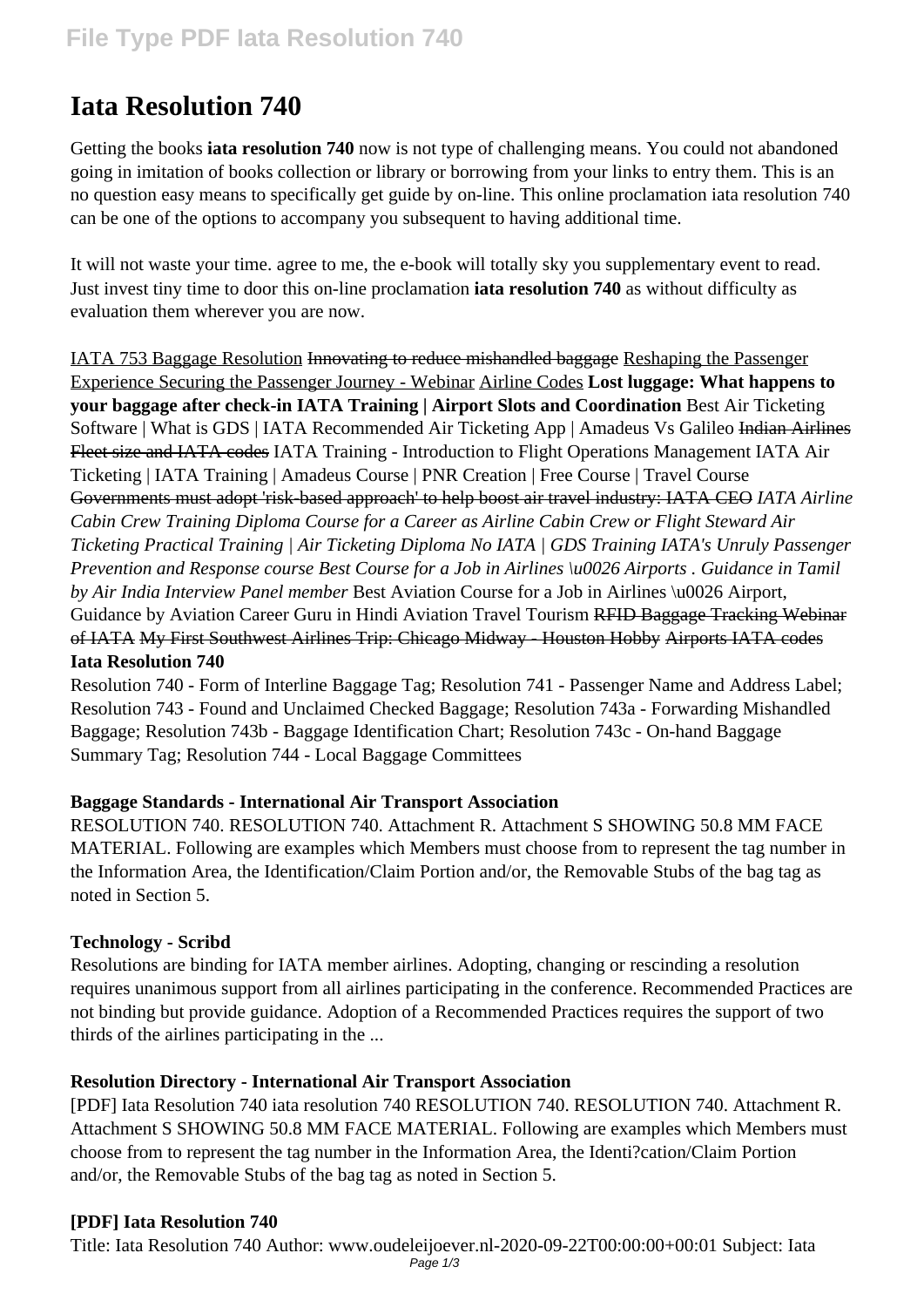## **File Type PDF Iata Resolution 740**

#### Resolution 740 Keywords: iata, resolution, 740 Created Date

#### **Iata Resolution 740 - Oude Leijoever**

Bookmark File PDF Iata Resolution 740 Iata Resolution 740. beloved reader, later you are hunting the iata resolution 740 collection to read this day, this can be your referred book. Yeah, even many books are offered, this book can steal the reader heart suitably much. The content and theme of this book really will touch your heart.

#### **Iata Resolution 740**

All traffic documents. May be paper, if issued prior to 1 June 2016 where travel is on/after 1 June 2016. Accepted under the provisions of PSCRM 35thEd. Exception: Carrier may notify IATA of their refusal to accept paper documents, under the provisions of the MITA within the PSCRM 35thEd.

#### **Preface**

A resolution provides terms and conditions that applicants and Accredited Agents must comply with to undertake sales on behalf of IATA member airlines. The Resource Center below contains all of the currently effective Resolutions of the IATA Passenger Agency Conference .

#### **PAC Resolutions - IATA**

IATA Resolution 753 on baggage tracking enables airlines to address the challenge of baggage mishandling by implementing cross-industry tracking for every baggage journey. Baggage Tracking is part of the IATA End to End baggage program that aims to improve efficiencies in baggage handling operations to meet the changing demands of passengers as the air transport industry is set to double in ...

#### **Baggage Tracking - International Air Transport Association**

Note: A formal interpretation on Resolution 780 was given by the IATA Commissioner on 11 March 1985; a copy of which is available from the Secretariat upon request. GOVERNMENT RESERVATIONS CANADA The provisions of 2.4 of Article 2 and 7.5 of Article 7 are not applicable to traffic to and from points in

#### **Passenger Services Conference ... - aviation.itu.edu.tr**

The term license plate is the official term used by the IATA, the airlines, and the airports for the tendigit numeric code on a bag tag issued by a carrier or handling agent at check-in. The license plate is printed on the carrier tag in barcode form and in human-readable form (as defined in Resolution 740 in the IATA Passenger Services Conference Resolutions Manual , published annually by IATA).

#### **Bag tag - Wikipedia**

Download Iata Resolution 740 Iata Resolution 740 It would be nice if we're able to download free ebook and take it with us. That's why we've again crawled deep into the Internet to compile this list of 20 places to download free e-books for your use.

#### **Iata Resolution 740 | mercury.wickedlocal**

- IATA resolution 722e - IATA resolution 740 and 1740e: Data Interface - AEA standard - Certified to : SITA AirportConnect (CUTE) / SITA Liaison / ARINC vMUSE / ARINC iMUSE ARINC cMUSE / Navitaire GoNow & NewSkies are compatible Amadeus Air IT Americas EASE / TravelSky NEW APP Angel NEW APP

#### **FUJITSU Printer 9870 Specifications : FUJITSU FRONTECH LIMITED**

The IATA Resolution 740, "Form of Interline Baggage Tag", describes what information must be available on the tag, and how its dimensions, cutouts and sections may be laid out. Although this can be